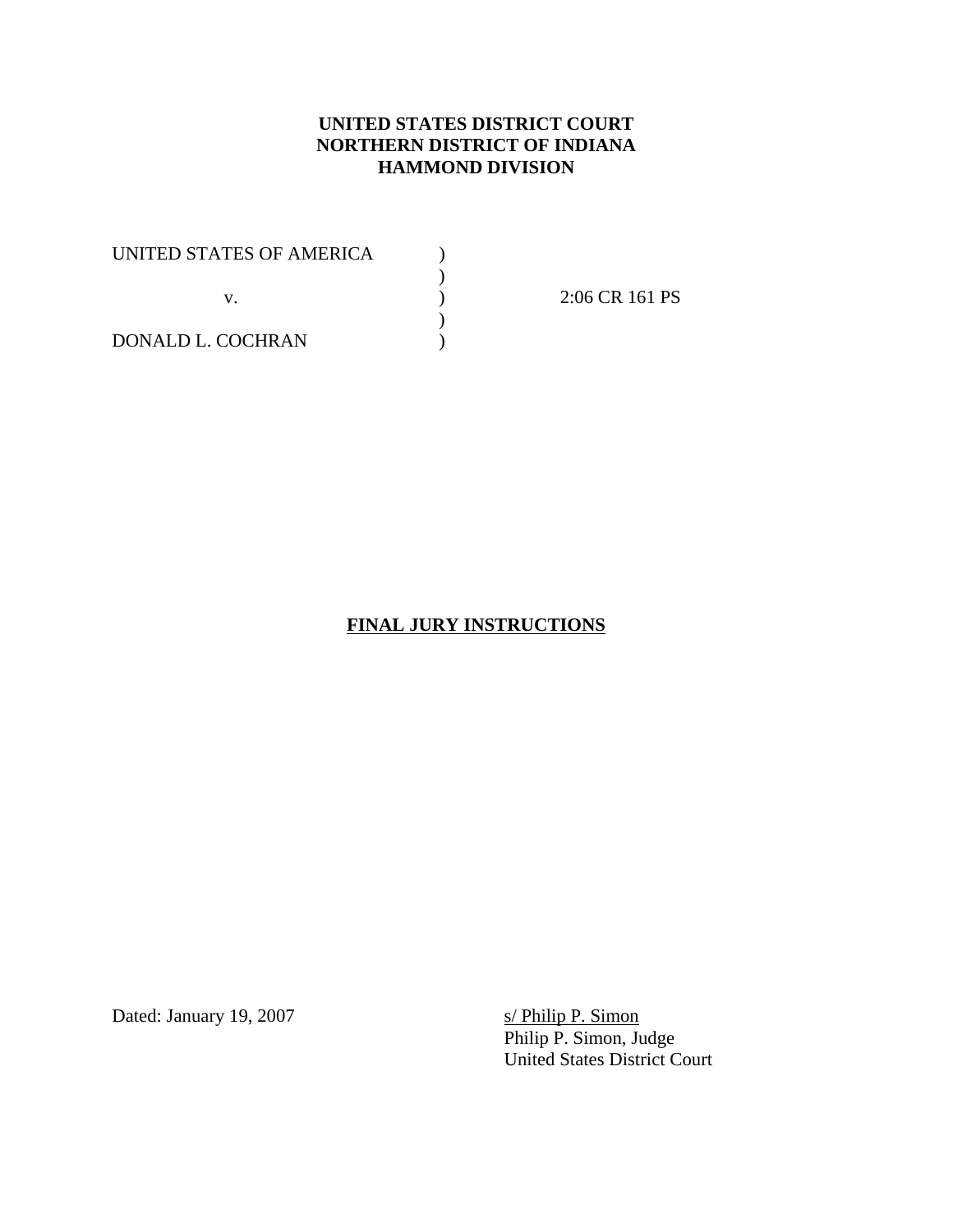Members of the jury, you have seen and heard all the evidence and the arguments of the attorneys. Now I will instruct you on the law.

You have two duties as a jury. Your first duty is to decide the facts from the evidence in the case. This is your job, and yours alone.

Your second duty is to apply the law that I give you to the facts. You must follow these instructions, even if you disagree with them. Each of the instructions is important, and you must follow all of them.

Perform these duties fairly and impartially. Do not allow sympathy, prejudice, fear, or public opinion to influence you. You should not be influenced by any person's race, color, religion, national ancestry, or sex.

Nothing I say now, and nothing I said or did during the trial, is meant to indicate any opinion on my part about what the facts are or about what your verdict should be.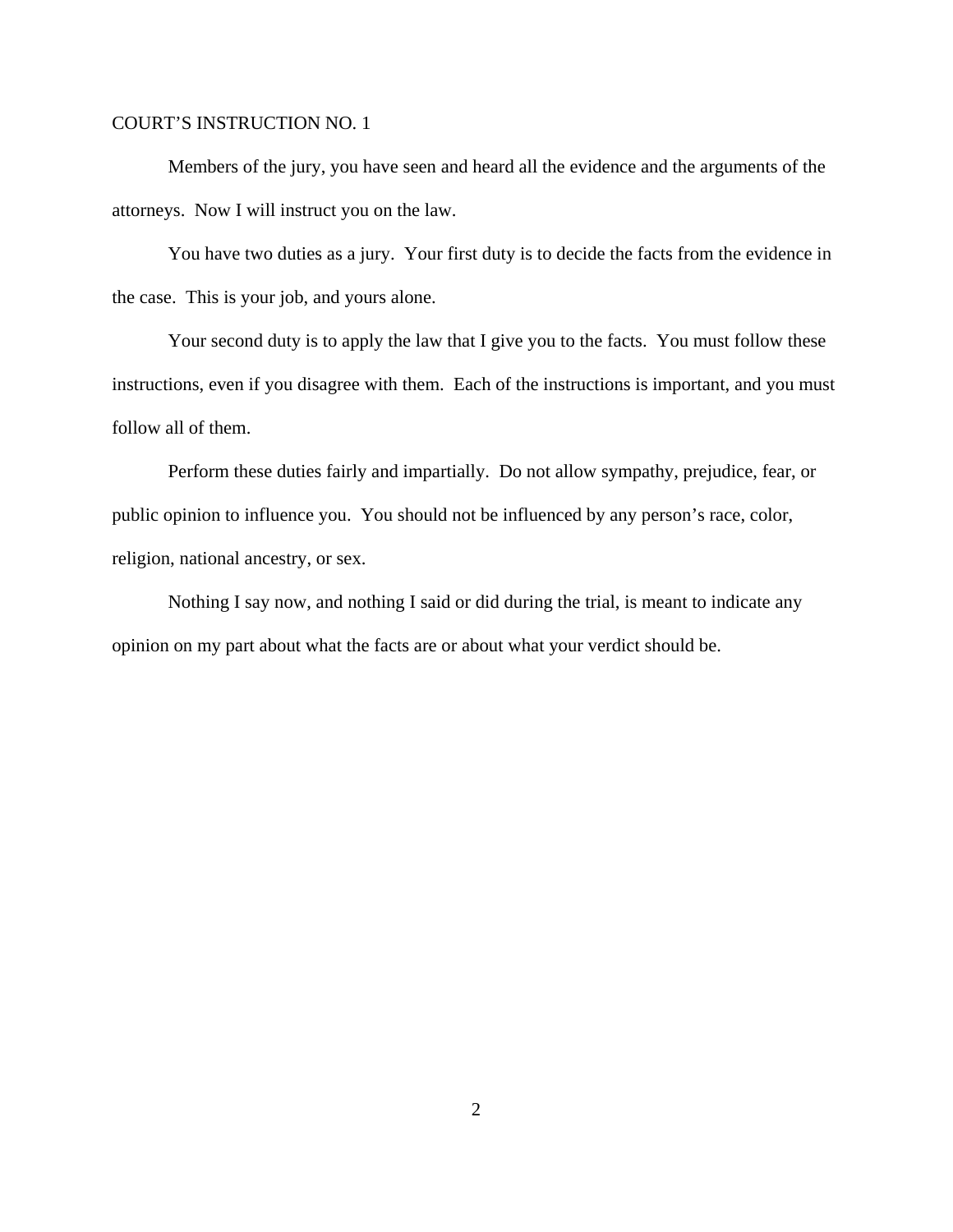The evidence consists of the testimony of the witnesses and the exhibits admitted in evidence. A stipulation is an agreement between both sides that certain facts are true.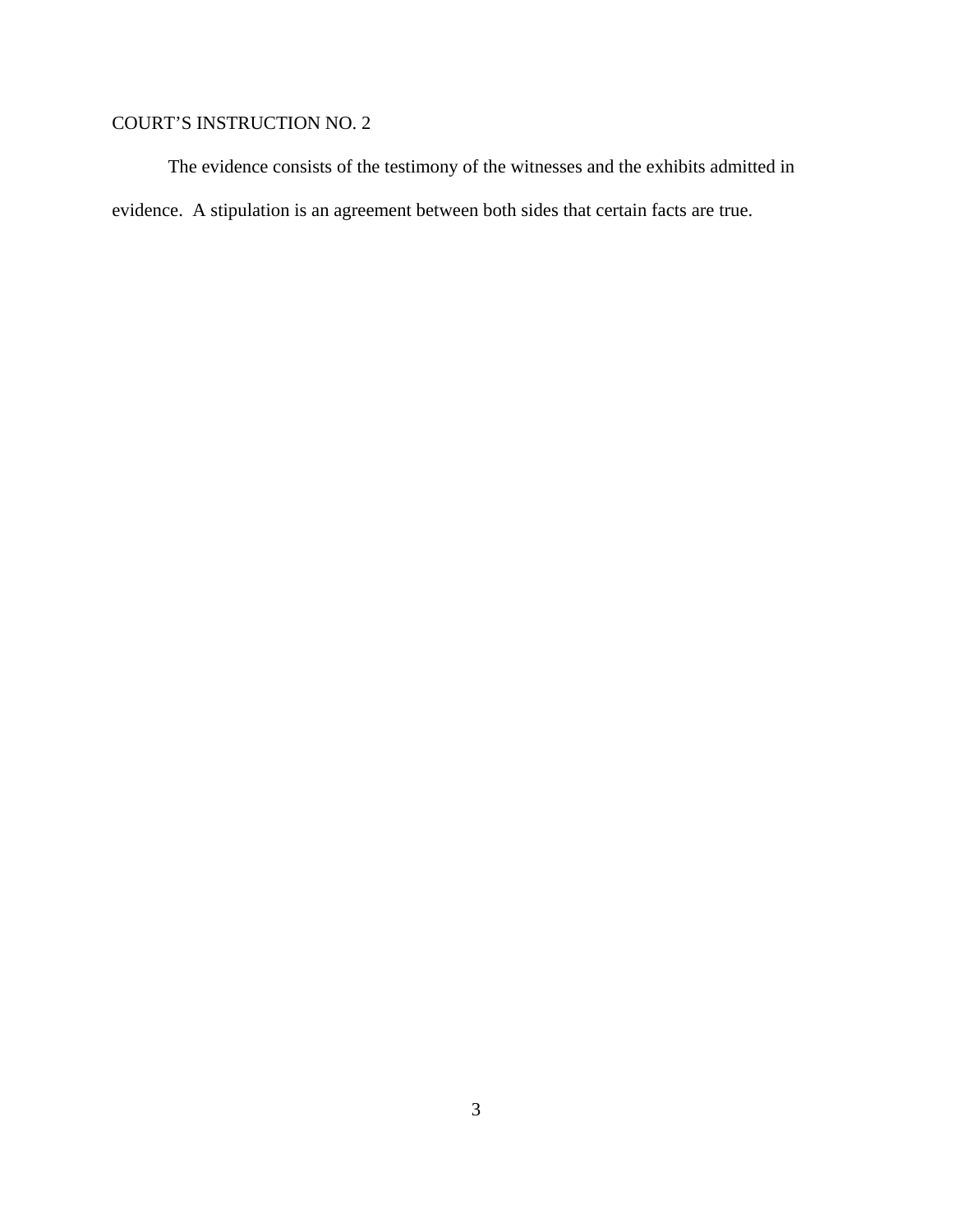You are to decide whether the testimony of each of the witnesses is truthful and accurate, in part, in whole, or not at all, as well as what weight, if any, you give to the testimony of each witness.

In evaluating the testimony of any witness, you may consider, among other things:

- the witness's age;

- the witness's intelligence;

- the ability and opportunity the witness had to see, hear, or know the things that the witness testified about;

- the witness's memory;

- any interest, bias, or prejudice the witness may have;

- the manner of the witness while testifying; and

- the reasonableness of the witness's testimony in light of all the evidence in the case.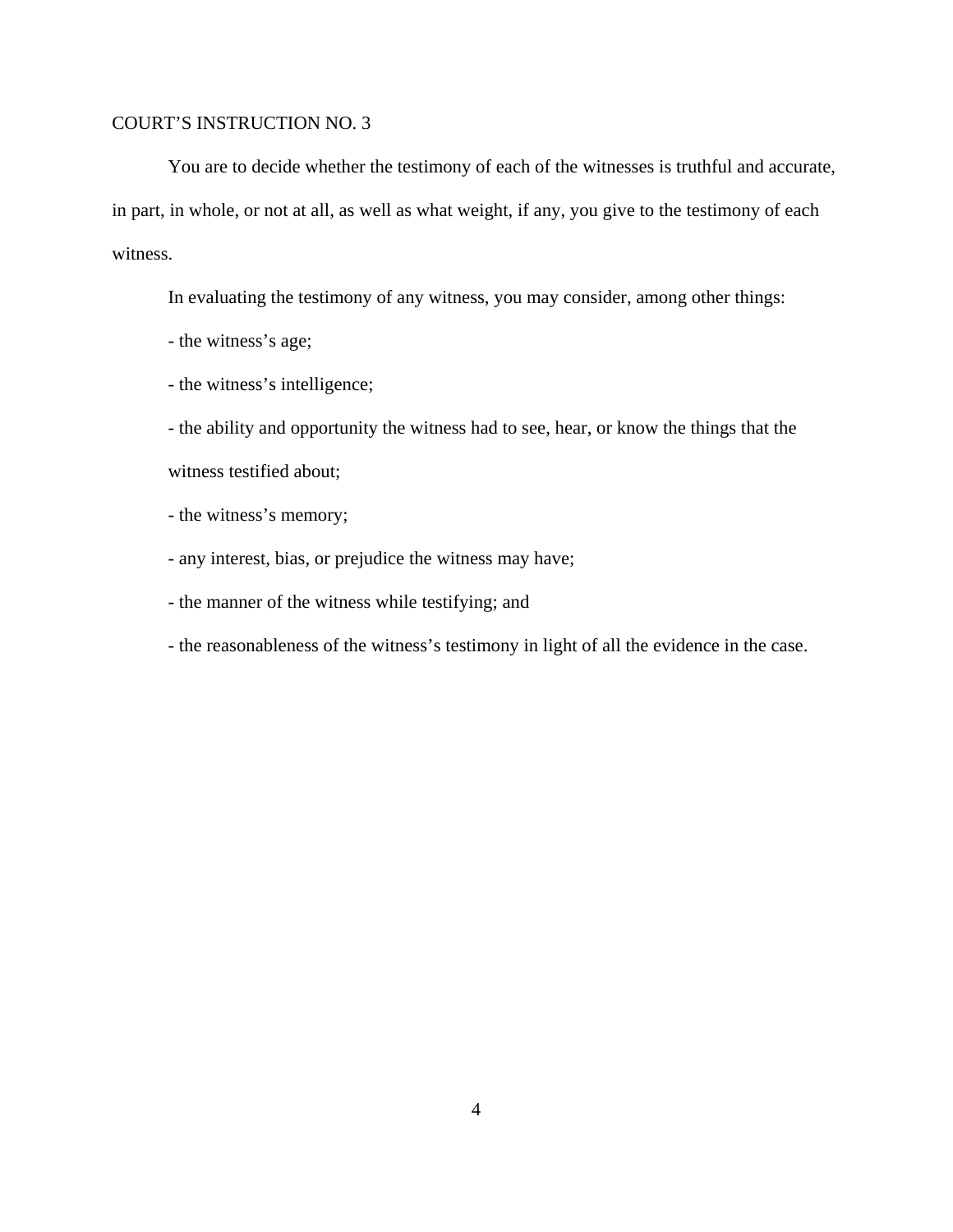You should use common sense in weighing the evidence and consider the evidence in light of your own observations in life.

In our lives, we often look at one fact and conclude from it that another fact exists. In law we call this "inference." A jury is allowed to make reasonable inferences. Any inferences you make must be reasonable and must be based on the evidence in the case.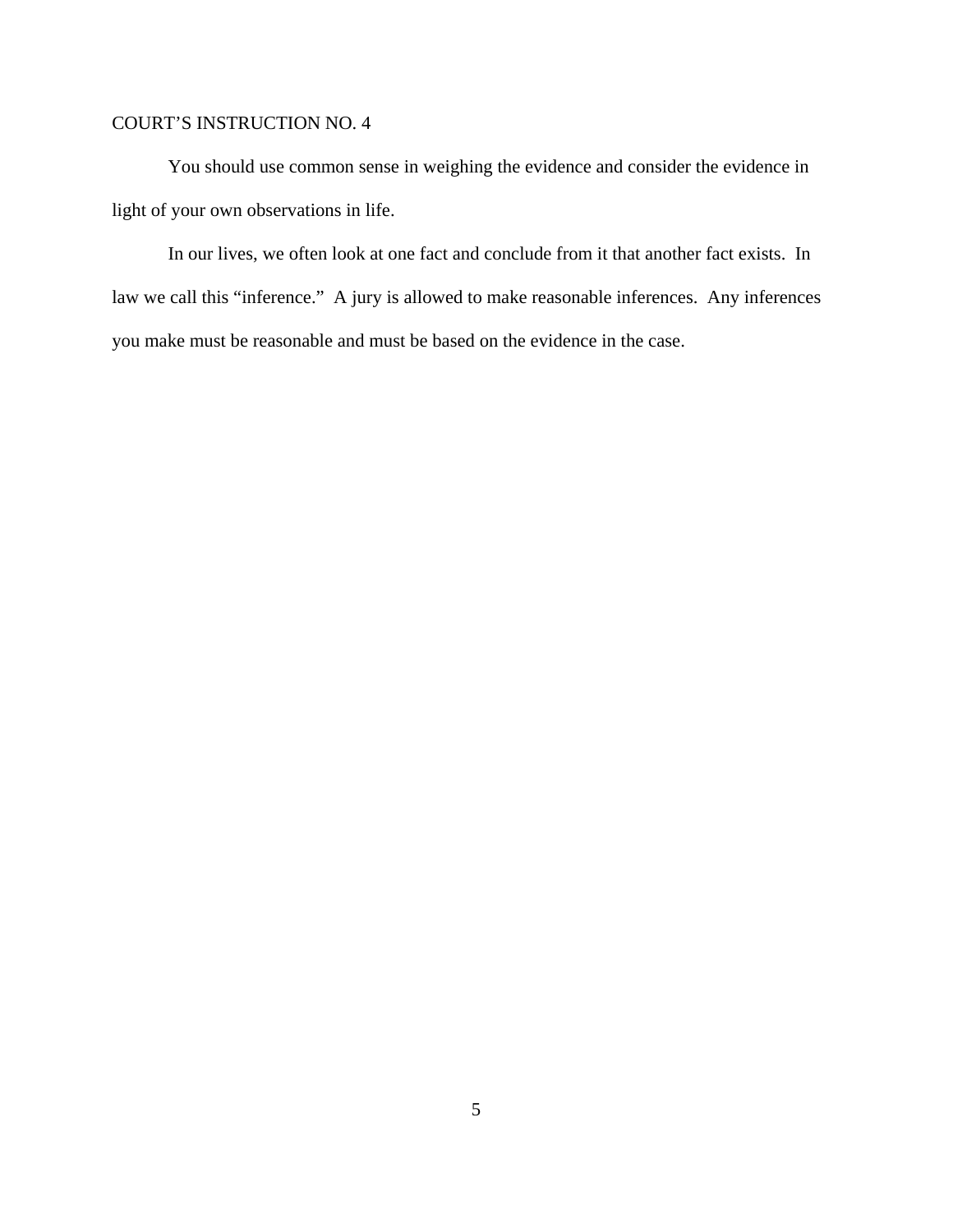Some of you have heard the phrases "circumstantial evidence" and "direct evidence." Direct evidence is the testimony of someone who claims to have personal knowledge of the commission of the crime which has been charged, such as an eyewitness. Circumstantial evidence is the proof of a series of facts which tend to show whether the defendant is guilty or not guilty. The law makes no distinction between the weight to be given either direct or circumstantial evidence. You should decide how much weight to give to any evidence. All the evidence in the case, including the circumstantial evidence, should be considered by you in reaching your verdict.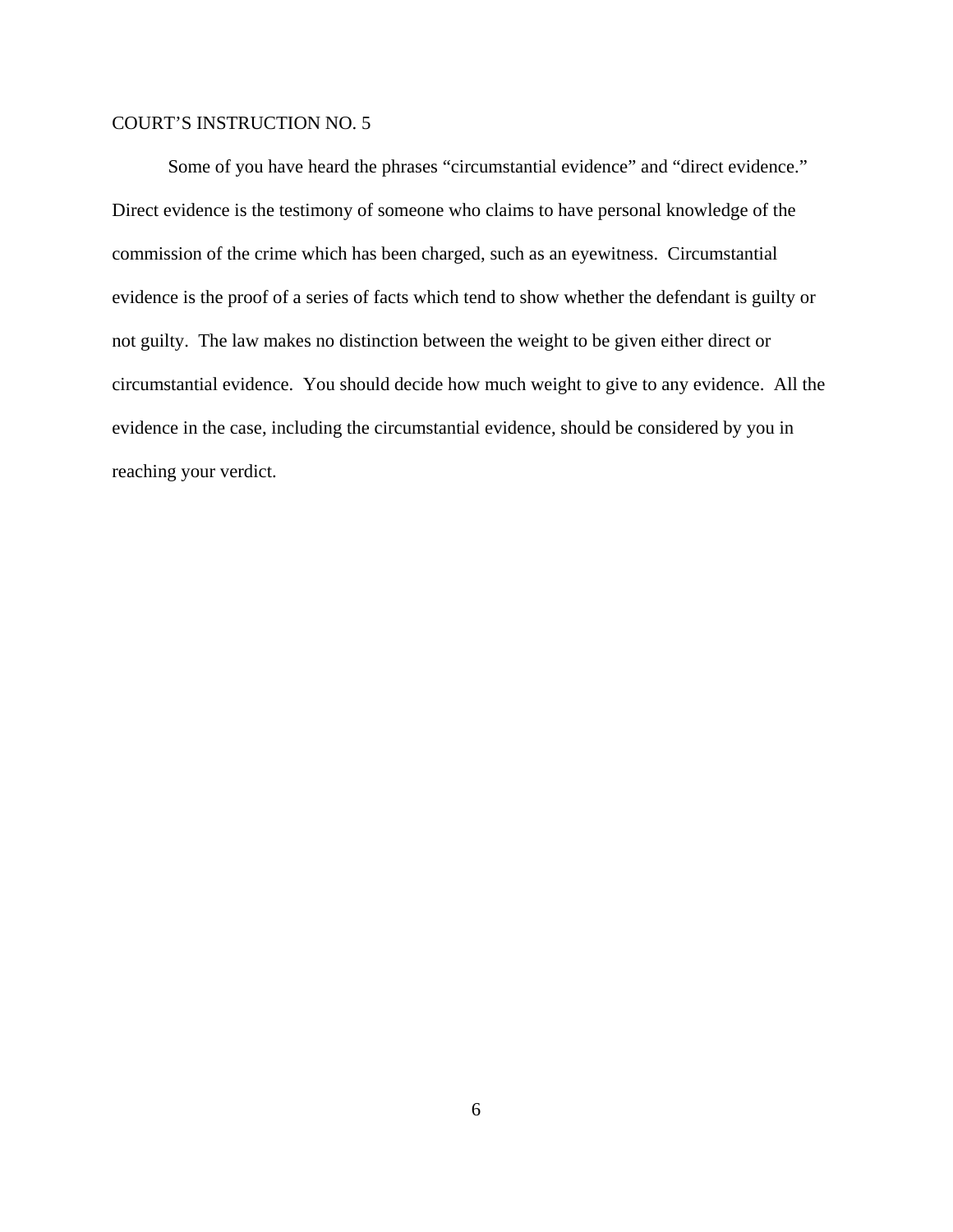Certain things are not evidence. I will list them for you:

First, anything that you may have seen or heard outside the courtroom is not evidence and must be entirely disregarded. This includes any press, radio, or television reports you may have seen or heard. Such reports are not evidence and your verdict must not be influenced in any way by such publicity.

Second, questions and objections by the lawyers are not evidence. Attorneys have a duty to object when they believe a question is improper. You should not be influenced by any objection or by my ruling on it.

Third, the lawyers' statements to you are not evidence. The purpose of these statements is to discuss the issues and the evidence. If the evidence as you remember it differs from what the lawyers said, your memory is what counts.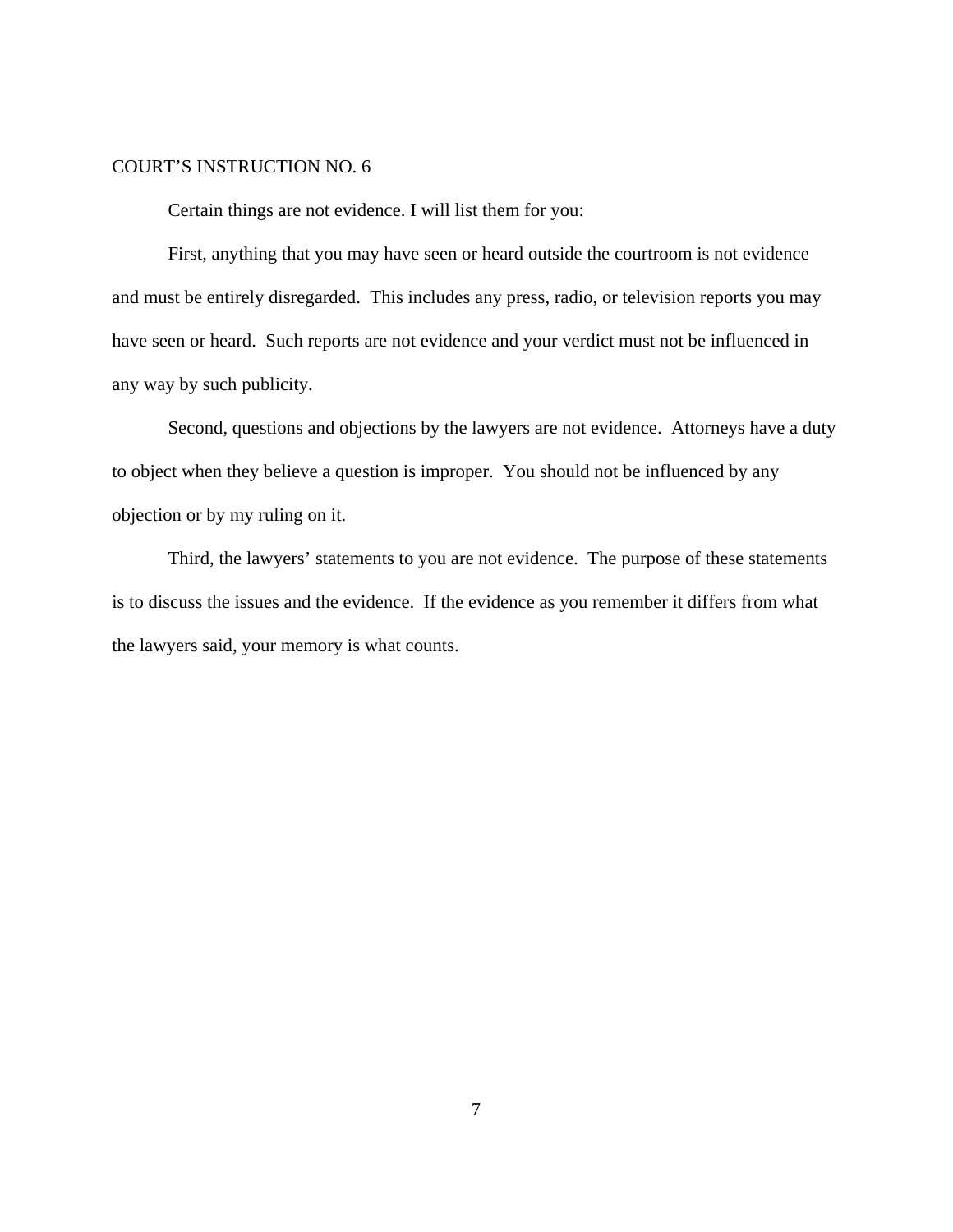It is proper for an attorney to interview any witness in preparation for trial.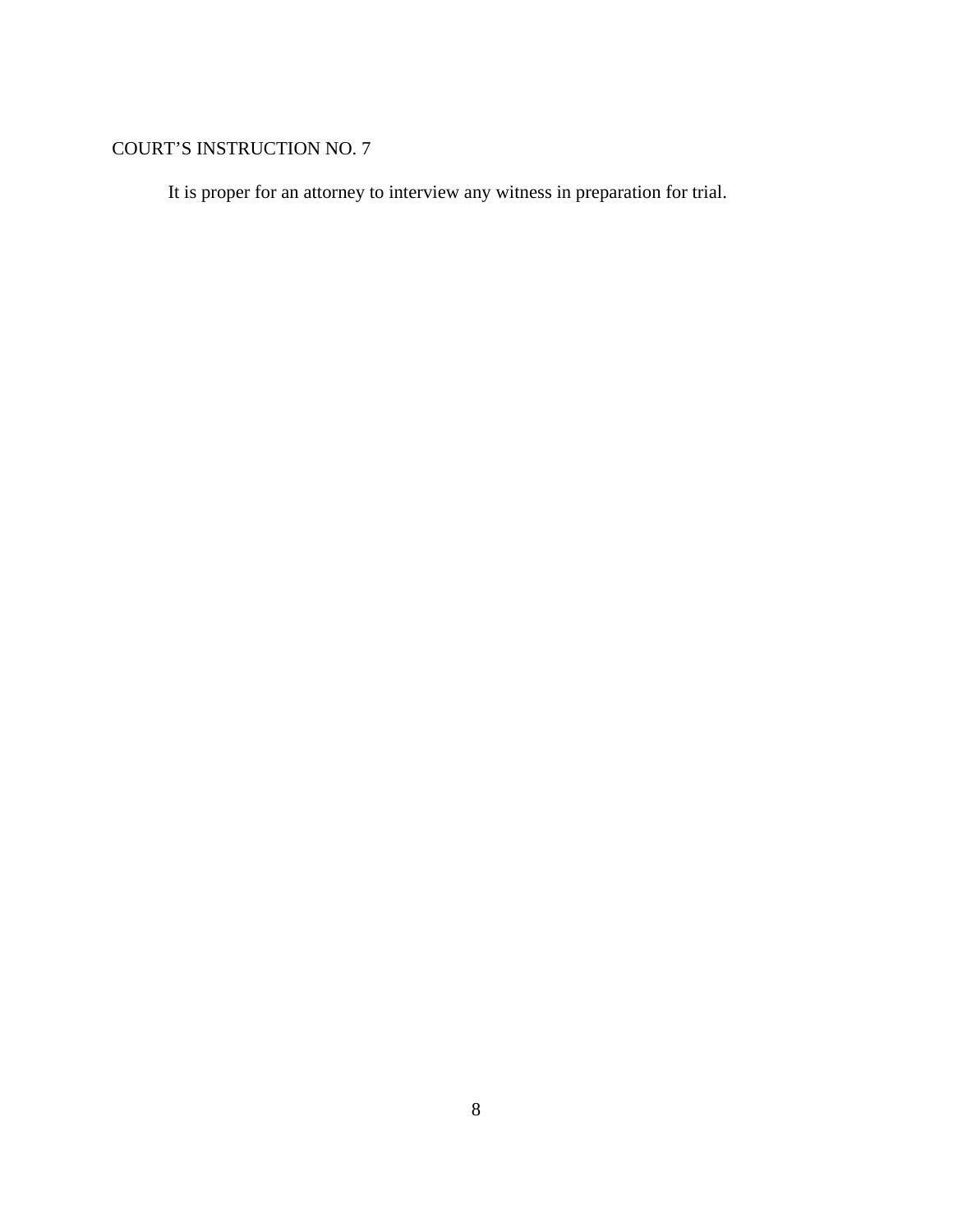The indictment in this case is the formal method of accusing the defendant of an offense and placing the defendant on trial. It is not evidence against the defendant and does not create any inference of guilt.

The defendant is charged with one count of Coercion and Enticement of a Minor. The defendant has pleaded not guilty to the charges.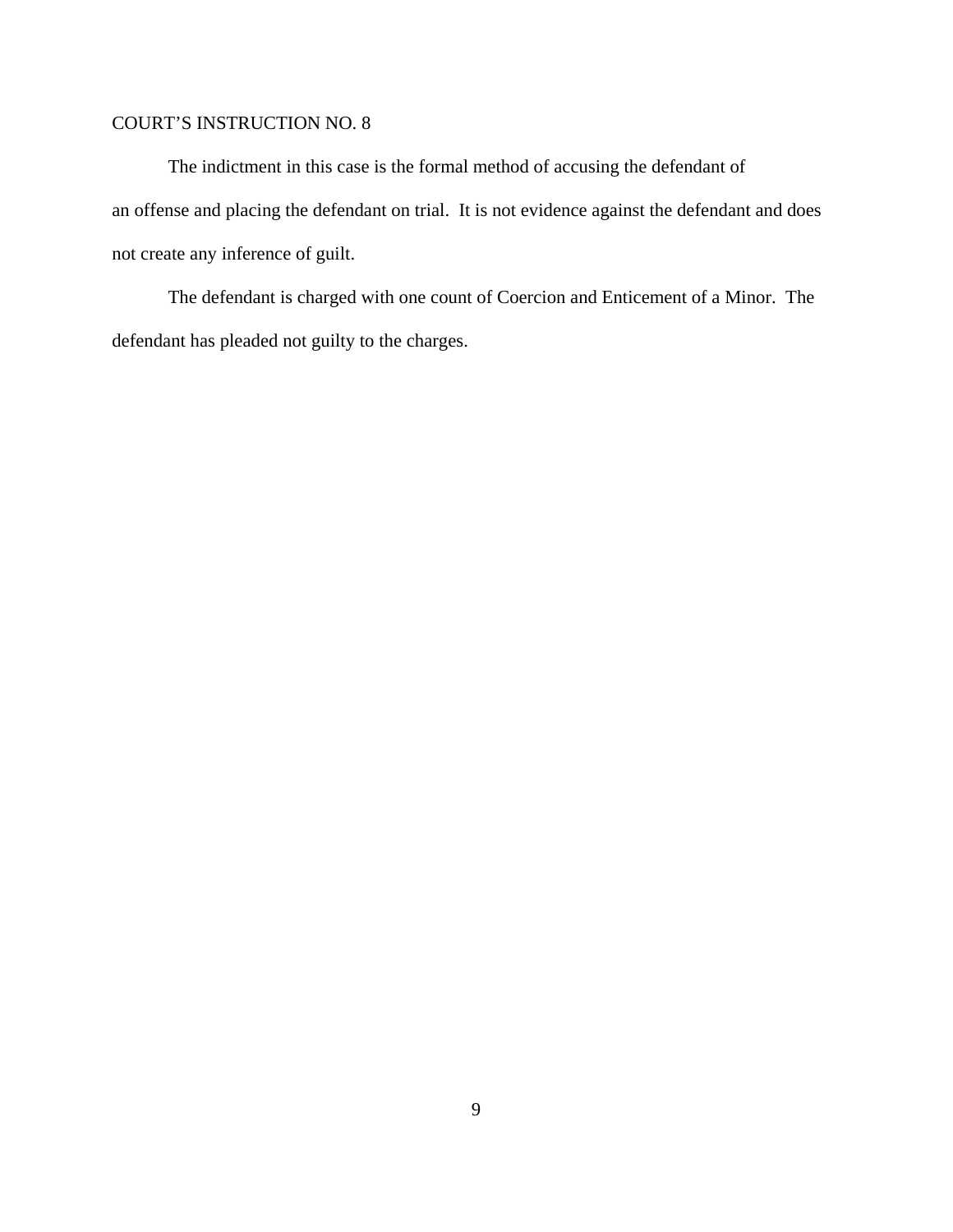The defendant is presumed to be innocent of the charges. This presumption continues during every stage of the trial and your deliberations on the verdict. It is not overcome unless from all the evidence in the case you are convinced beyond a reasonable doubt that the defendant is guilty as charged. The government has the burden of proving the guilt of the defendant beyond a reasonable doubt.

This burden of proof stays with the government throughout the case. The defendant is never required to prove his innocence or to produce any evidence at all.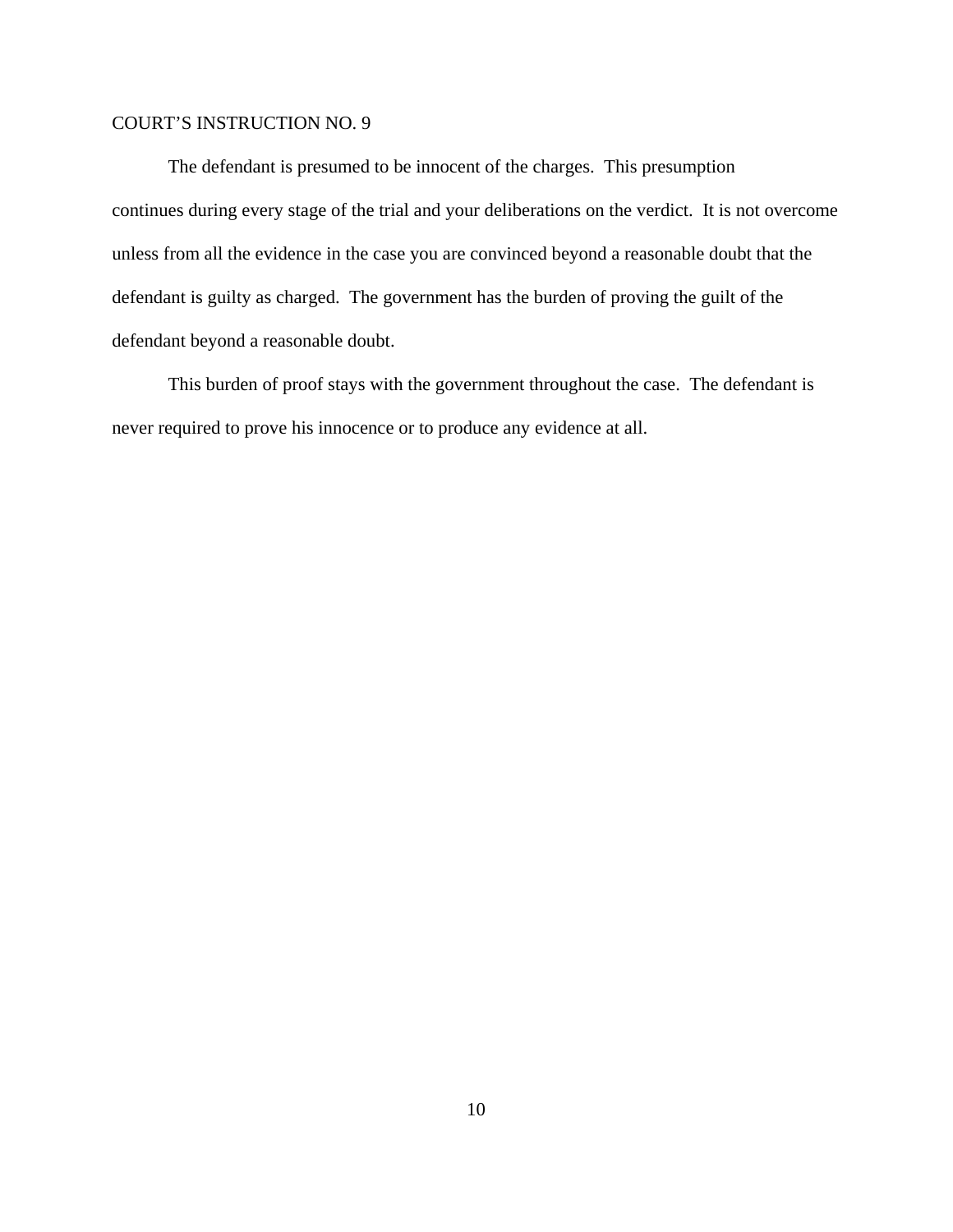The defendant has an absolute right not to testify. The fact that the defendant did not testify should not be considered by you in any way in arriving at your verdict.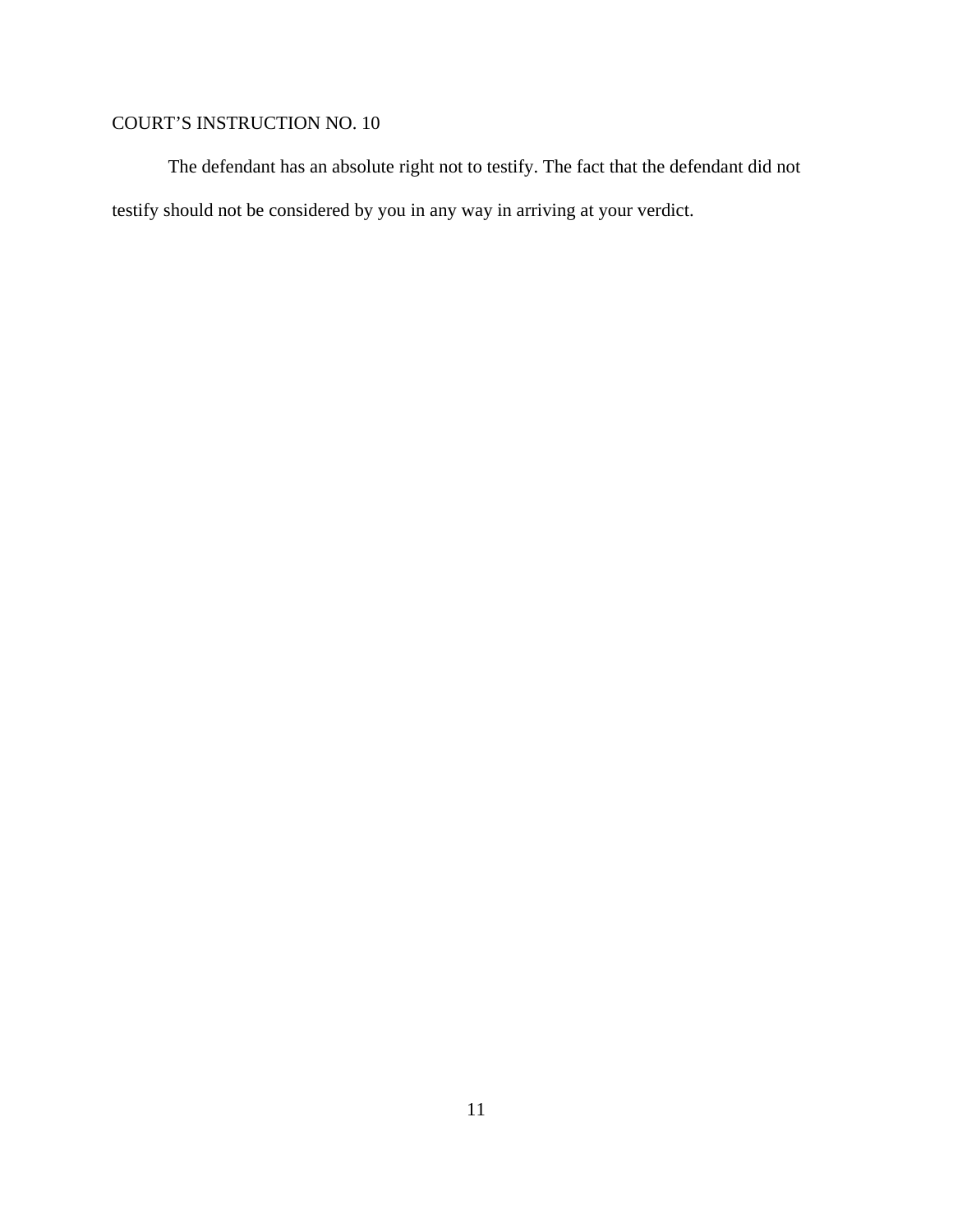You have received evidence of a statement said to be made by the defendant to various individuals. You must decide whether the defendant did in fact make the statement. If you find that the defendant did make the statement, then you must decide what weight, if any, you feel the statement deserves. In making this decision, you should consider all matters in evidence having to do with the statement, including those concerning the defendant himself and the circumstances under which the statement was made.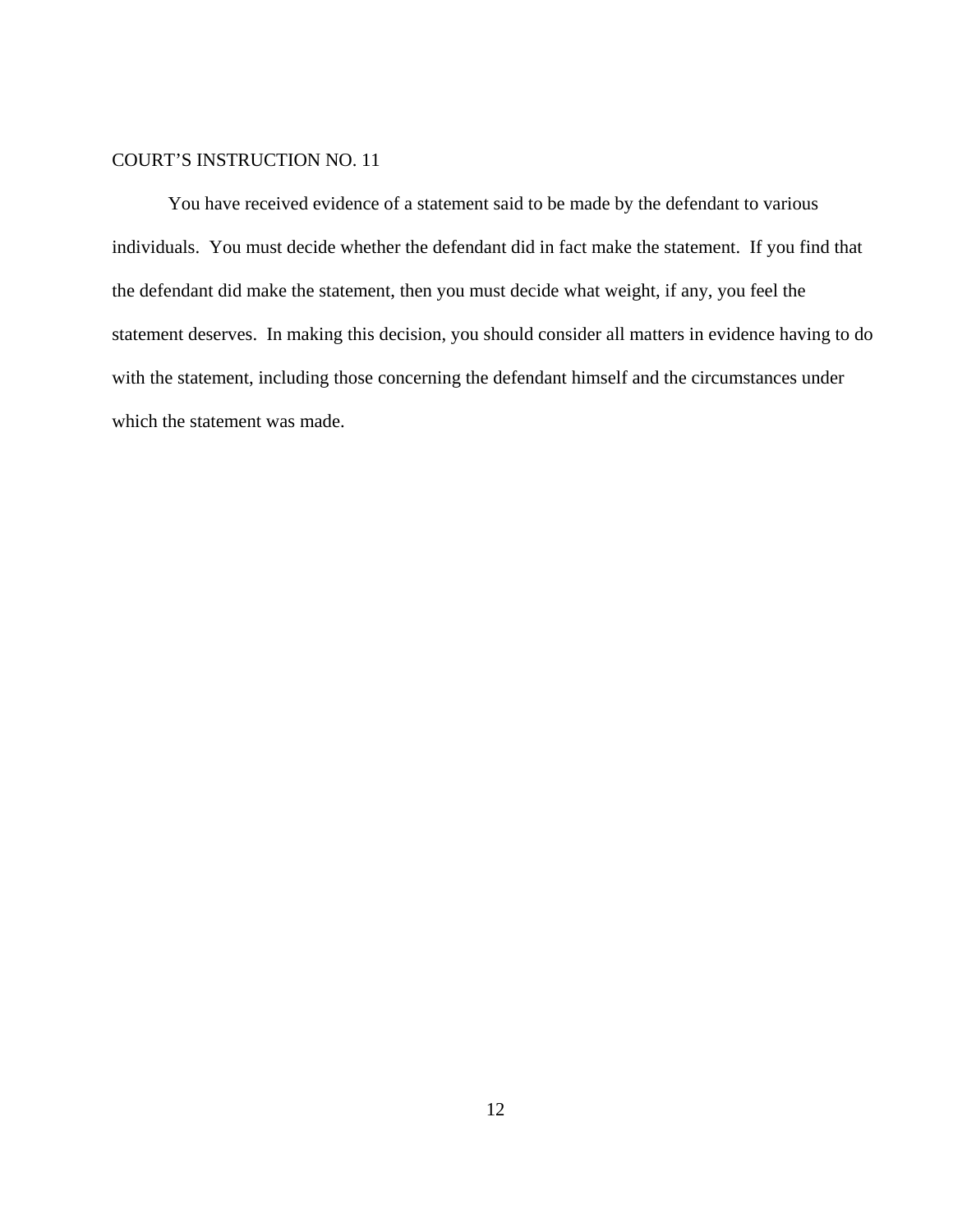You have heard a witness give opinions about matters requiring special knowledge or skill. You should judge this testimony in the same way that you judge the testimony of any other witness. The fact that such a person has given an opinion does not mean that you are required to accept it. Give the testimony whatever weight you think it deserves, considering the reasons given for the opinion, the witness' qualifications, and all of the other evidence in the case.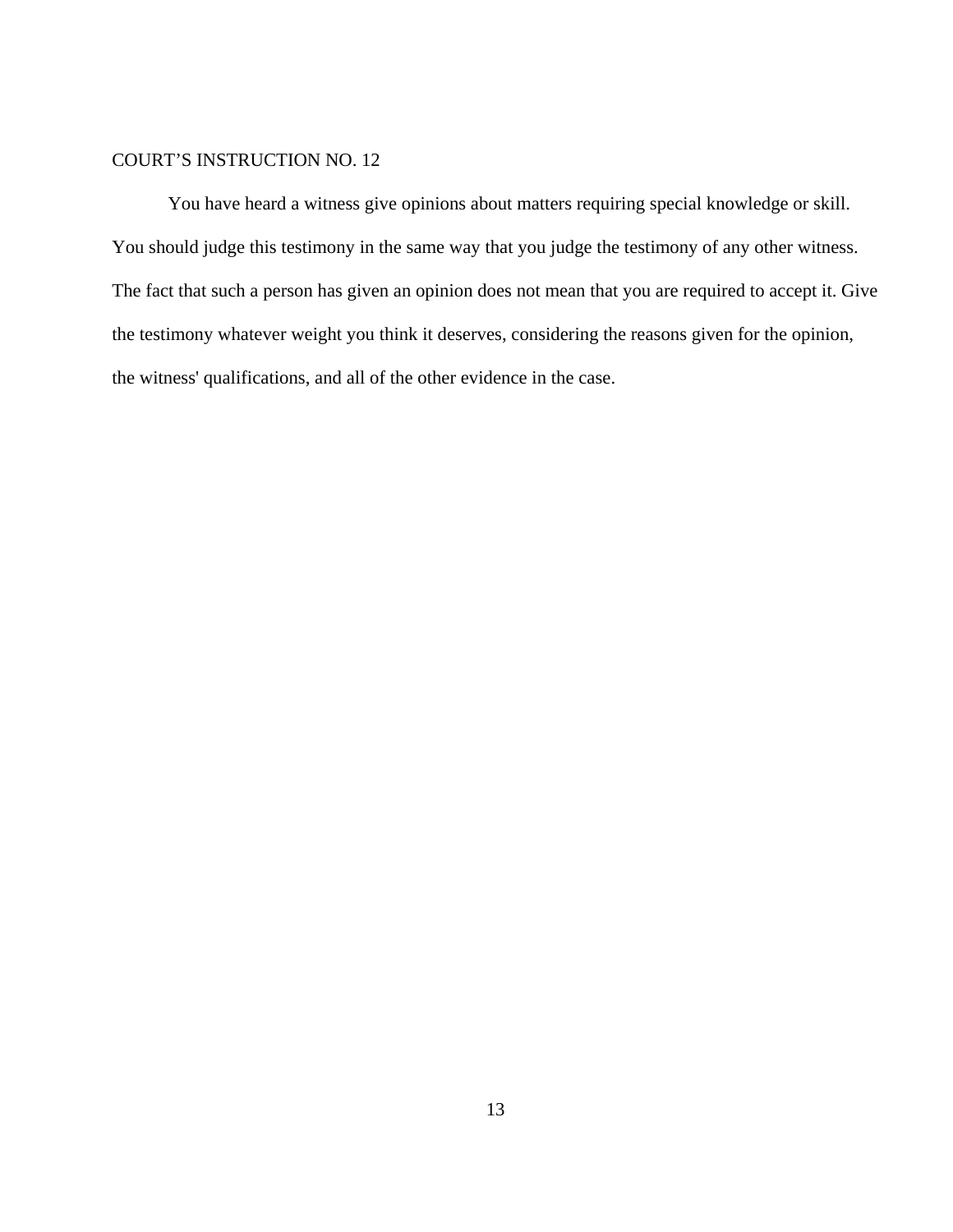The defendant is charged in Count One of the indictment with violations of Title 18, United States Code, Section 2422(b), which states:

"Whoever, using any facility or means of interstate or foreign commerce, knowingly attempts to persuade, induce, entice, or coerce any individual who has not attained the age of 18 years, to engage in any sexual activity for which any person can be charged with a criminal offense, violates this section."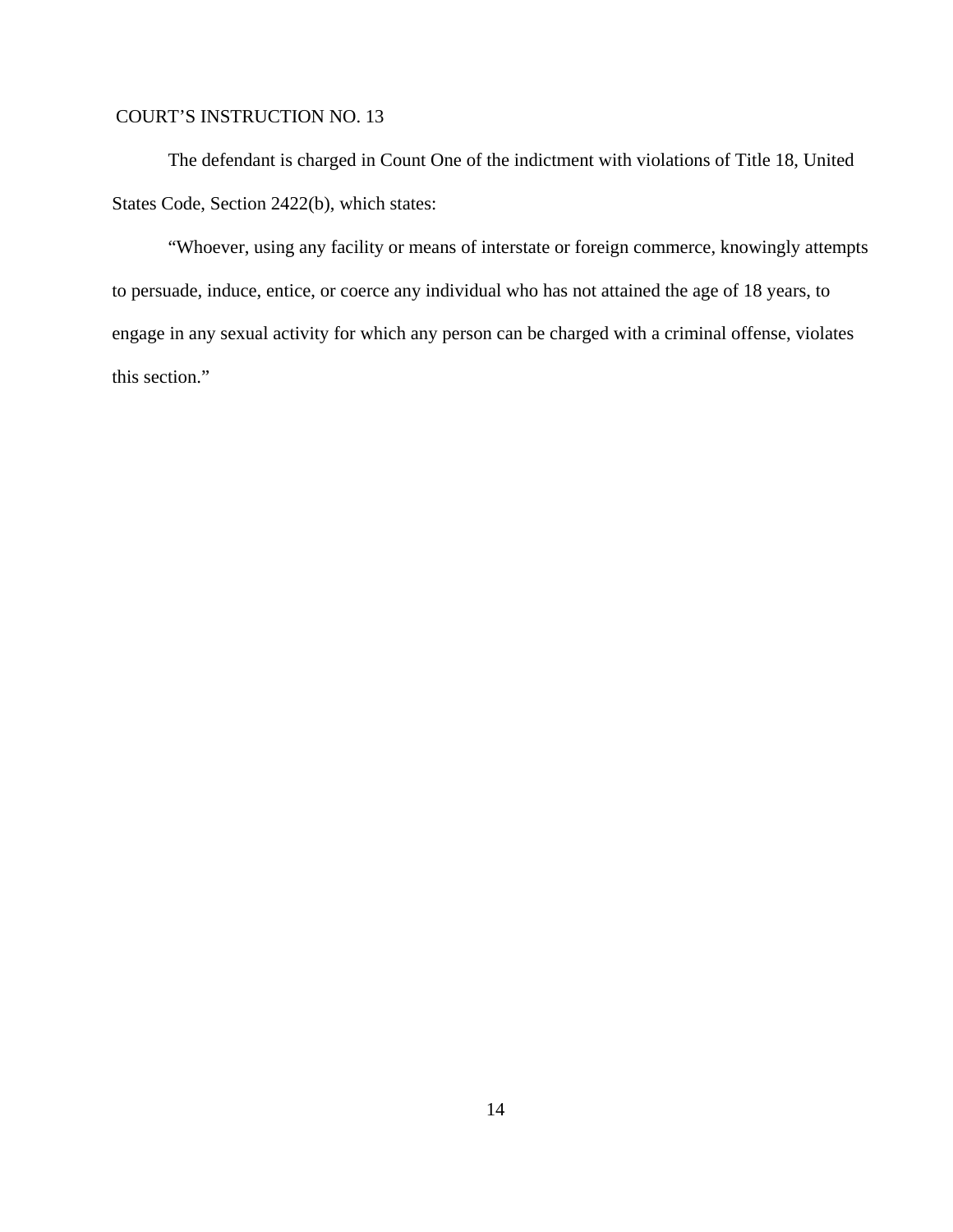To sustain the charges in Count One of the indictment, the

government must prove the following propositions:

First: The defendant used a facility or means of interstate commerce;

Second: In an attempt;

Third: To knowingly persuade, induce, entice, or coerce a person under 18 years of age;

Fourth: To engage in any sexual activity for which any person can be charged with a criminal offense.

If you find from your consideration of all of the evidence that any of these propositions has not been proved beyond a reasonable doubt, then you should find the defendant not guilty of that charge.

If, on the other hand, you find from your consideration of all of the evidence that each of these propositions has been proved beyond a reasonable doubt, then you should find the defendant guilty of that charge.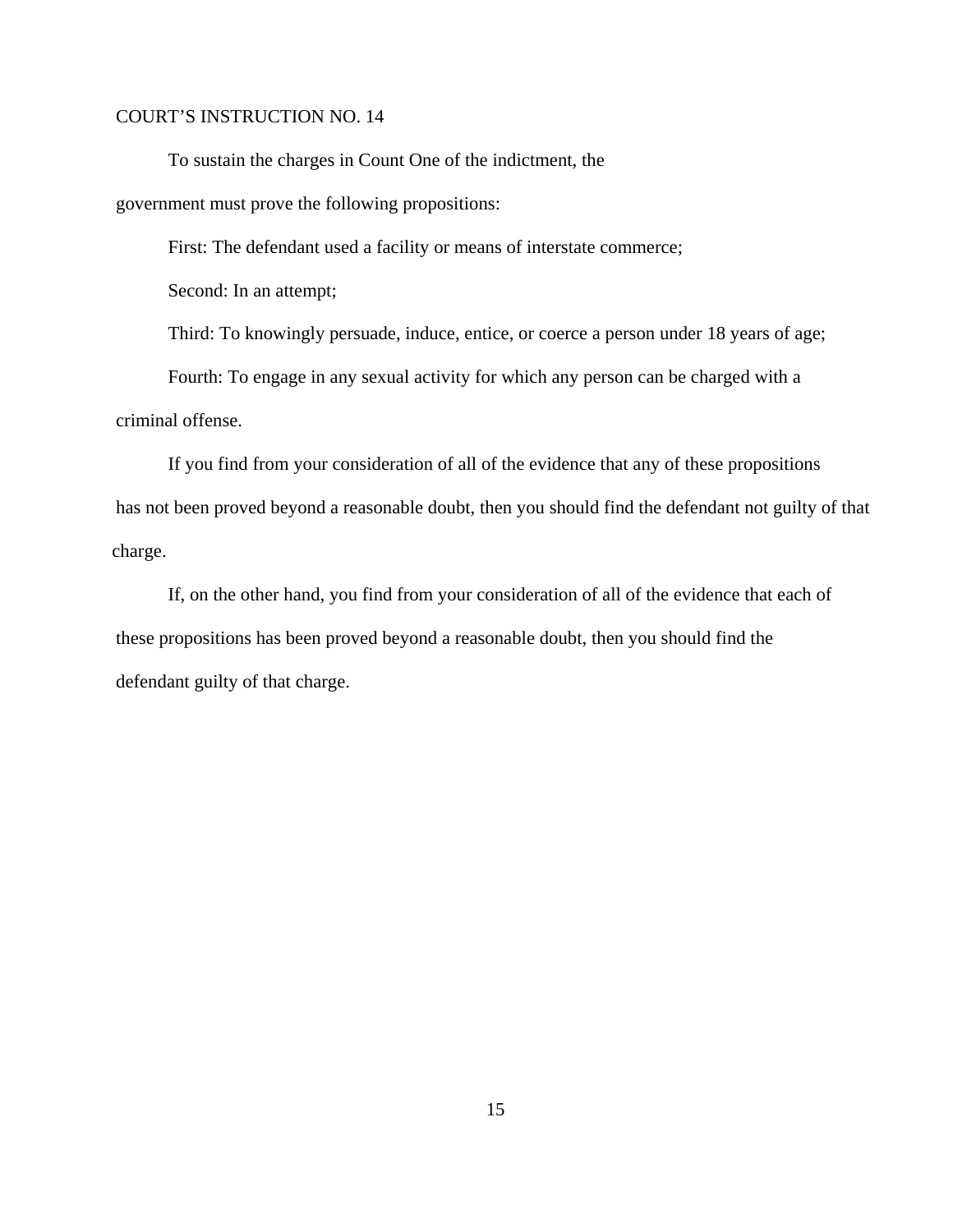The Internet is a facility of interstate commerce.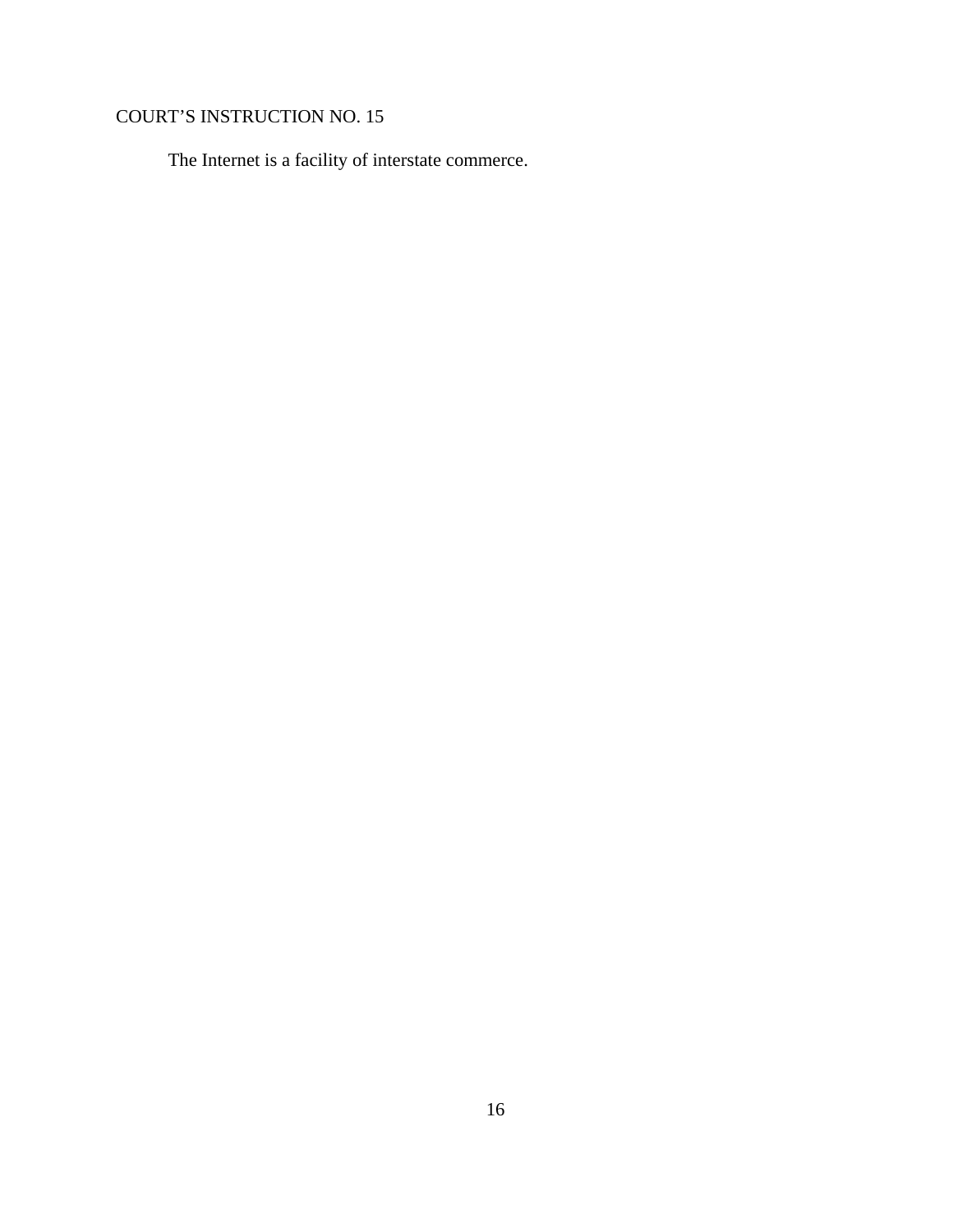To "attempt" means that the defendant knowingly took a substantial step toward the commission of the offense with the intent to commit that offense.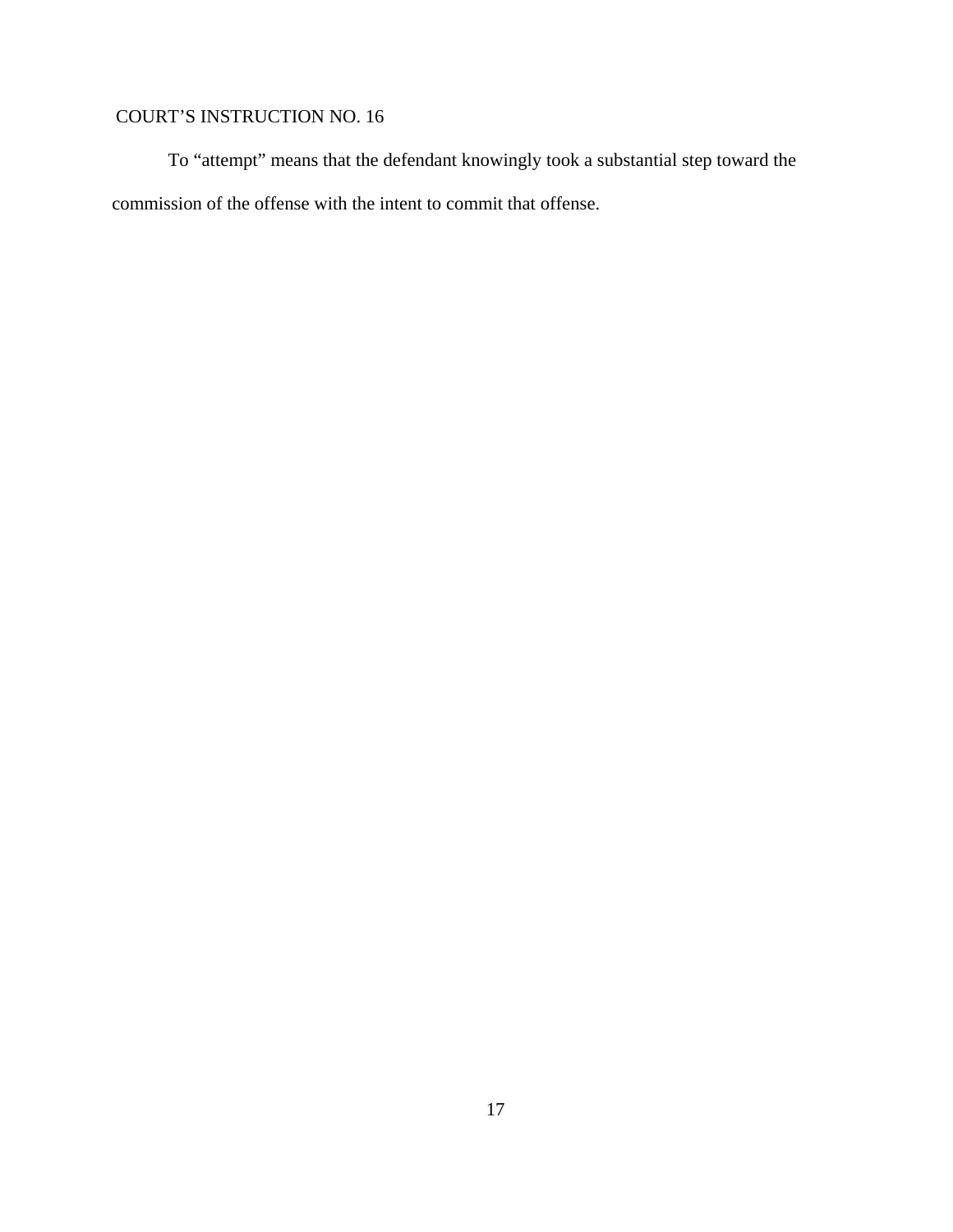When the word "knowingly" is used in these instructions, it means that the defendant realized what he was doing and was aware of the nature of his conduct, and did not act through ignorance, mistake or accident.

Knowledge may be proved by the defendant's conduct, and by all the facts and circumstances surrounding the case.

You may infer knowledge from a combination of suspicion and indifference to the truth. If you find that a person had a strong suspicion that things were not what they seemed or that someone had withheld some important facts, yet shut his eyes for fear of what he would learn, you may conclude that he acted knowingly, as I have used that word. You may not conclude that the defendant had knowledge if he was merely negligent in not discovering the truth.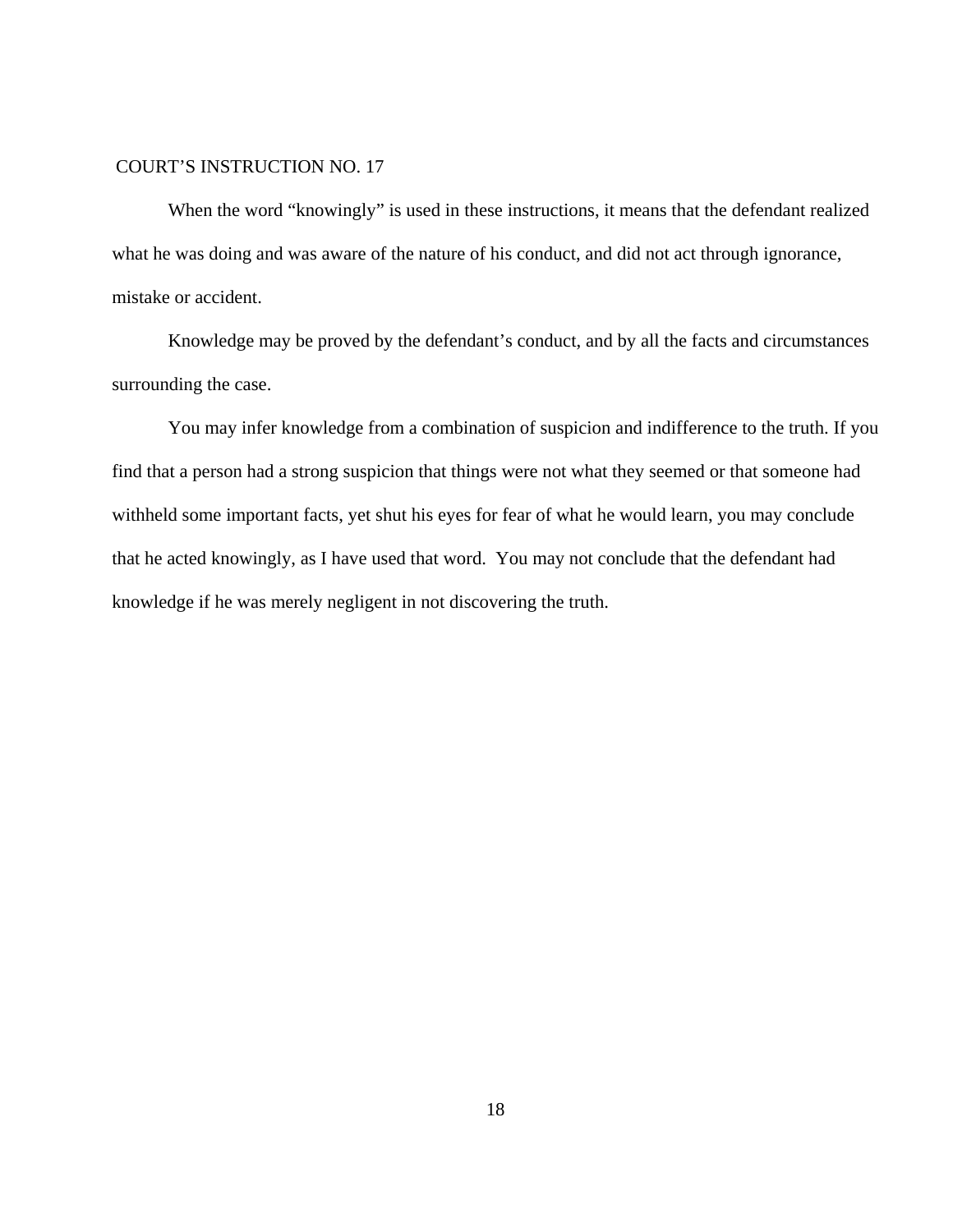As used in Title 18, United States Code, § 2422(b), the phrase "to engage in any sexual activity for which any person can be charged with a criminal offense," means that the act or conduct attempted by the defendant must have been in violation of some state or federal law. In this case, the government has alleged that the defendant's conduct was a criminal offense under the laws of the State of Indiana. Specifically, the government has alleged that the defendant's conduct constituted Vicarious Sexual Gratification, fondling in the presence of a minor, in violation of Indiana Criminal Code IC 35-42-4-5.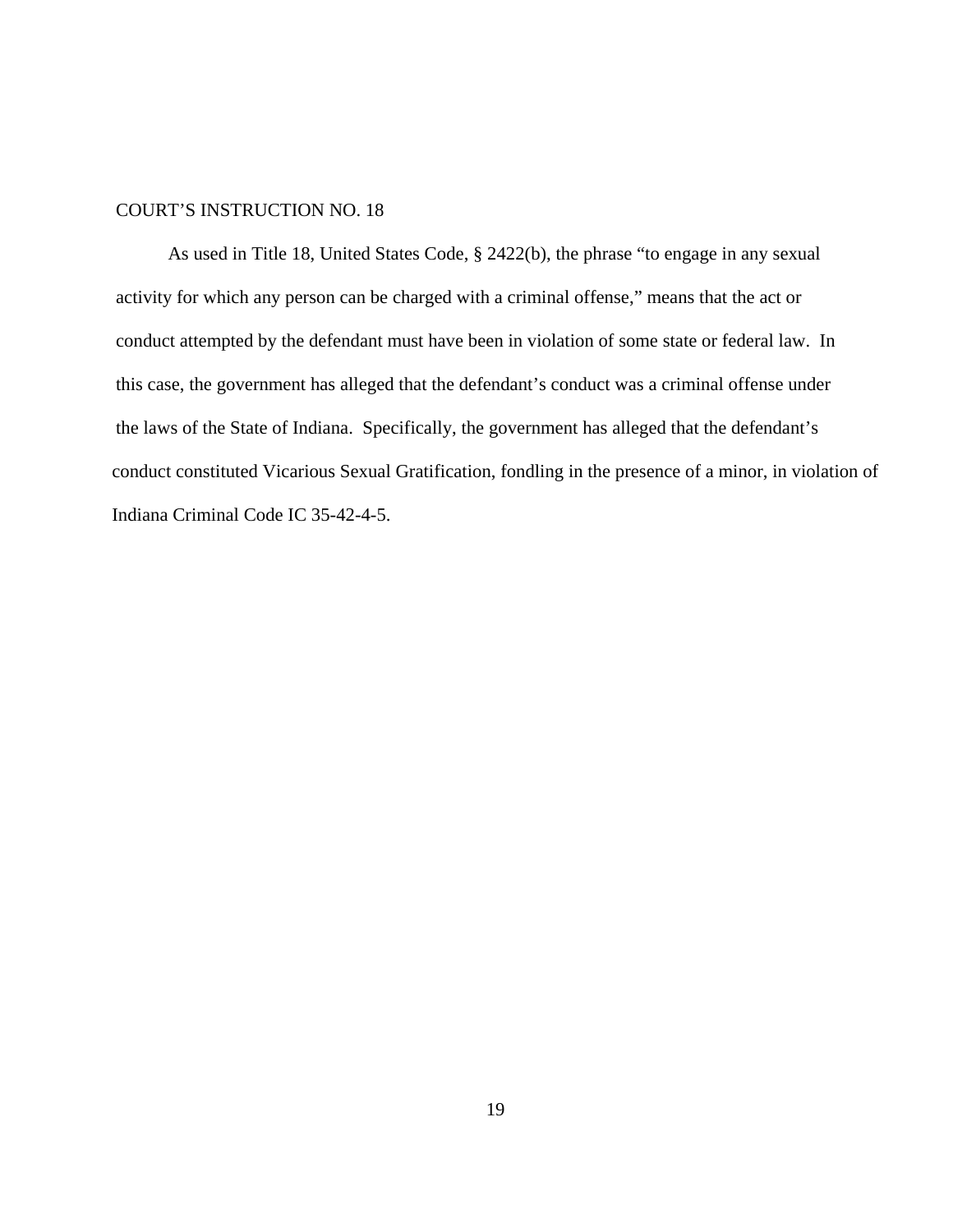Indiana Criminal Code IC 35-42-4-5, entitled "Vicarious Sexual Gratification; fondling in the presence of a minor," was in full force and effect during the relevant time period.

This statute states, in part, as follows:

A person eighteen (18) years of age or older who knowingly or intentionally touches or fondles the person's own body in the presence of a child less than fourteen (14) years of age with the intent to arouse or satisfy the sexual desires of the child or the older person violates this section.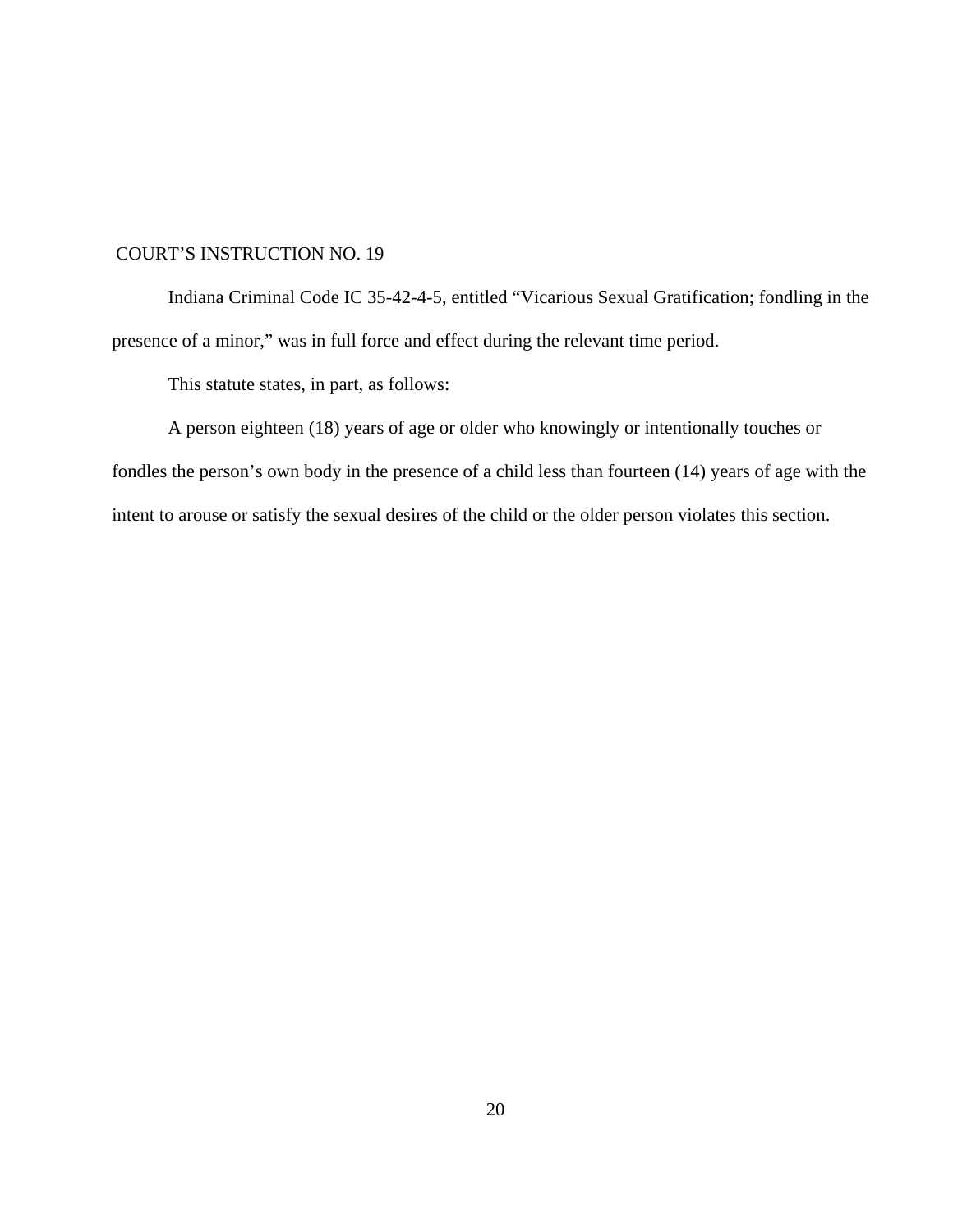As used in Indiana Criminal Code IC 35-42-4-5, entitled "Vicarious Sexual Gratification; fondling in the presence of a minor," the phrase "in the presence of" includes acts committed in sight or view of a minor or a person the defendant believed to be a minor.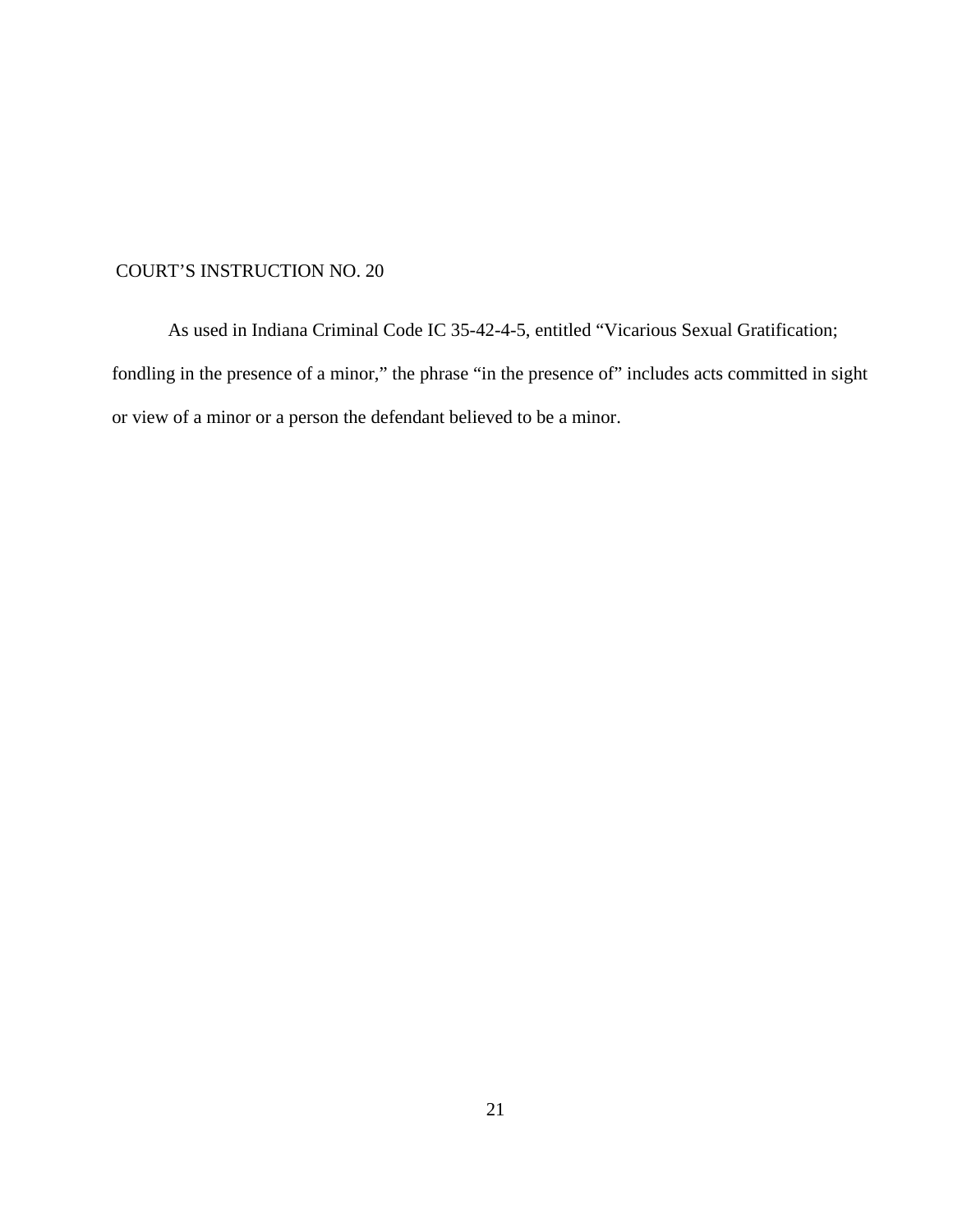It is not a defense that the person whom the defendant communicated with in Count One was not in fact an actual minor, but rather an adult posing as a minor.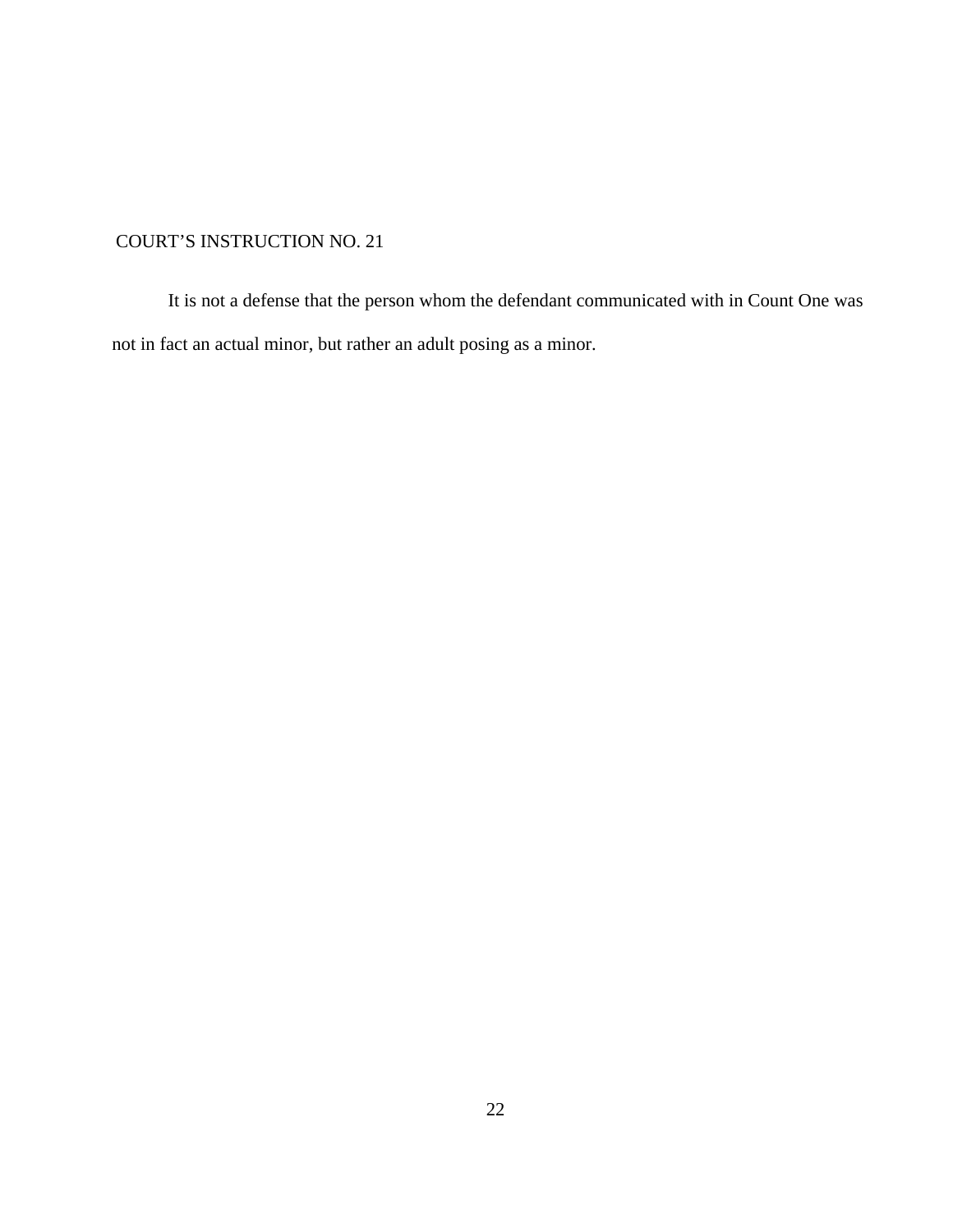Under Title 18, United States Code, § 2422(b), it is not necessary for the government to prove that the defendant traveled to meet an actual minor or an adult posing as a minor.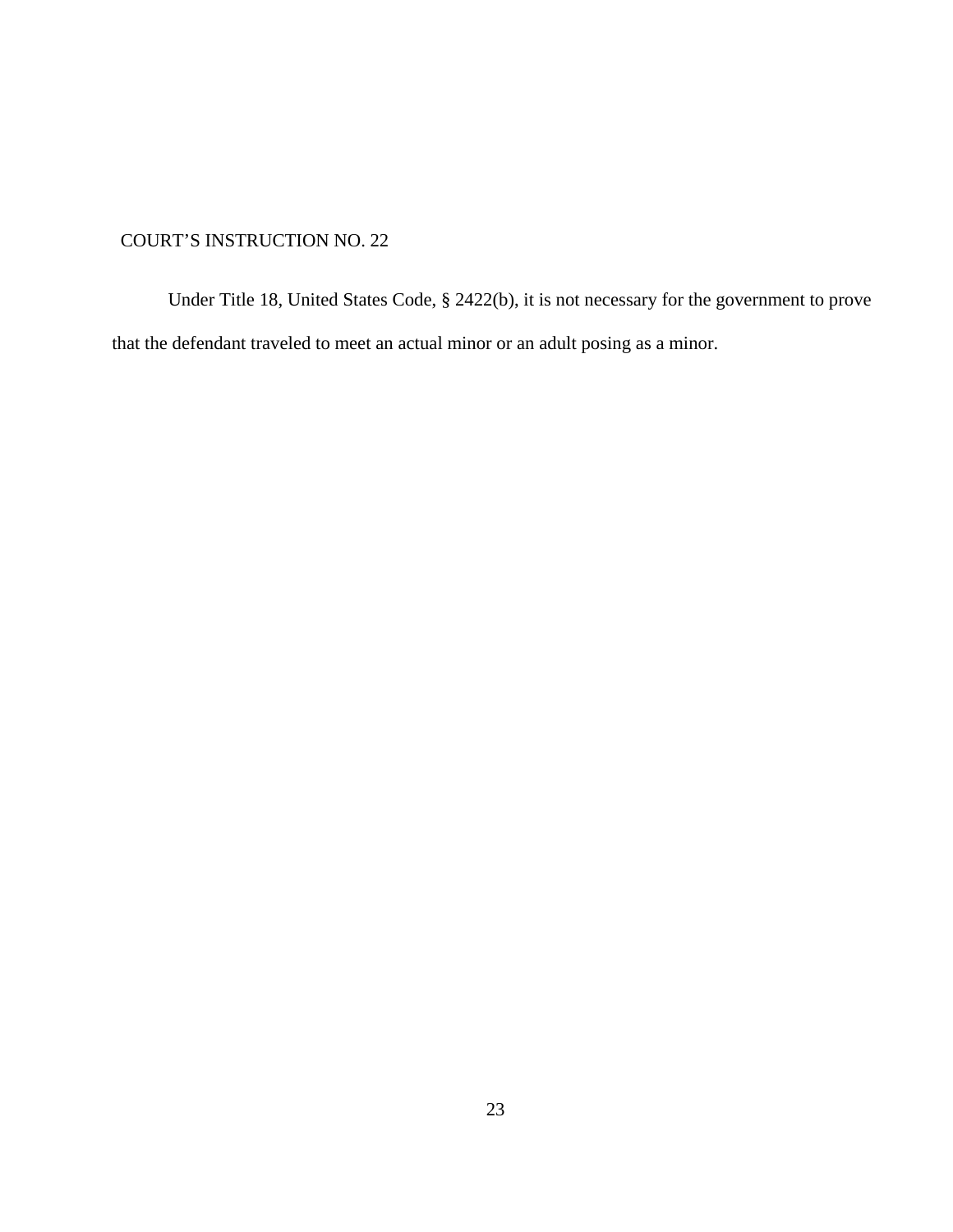The indictment charges that the offense was committed "on or about" certain dates. The government must prove that the offense happened reasonably close to that date but is not required to prove that the alleged offense happened on an exact date.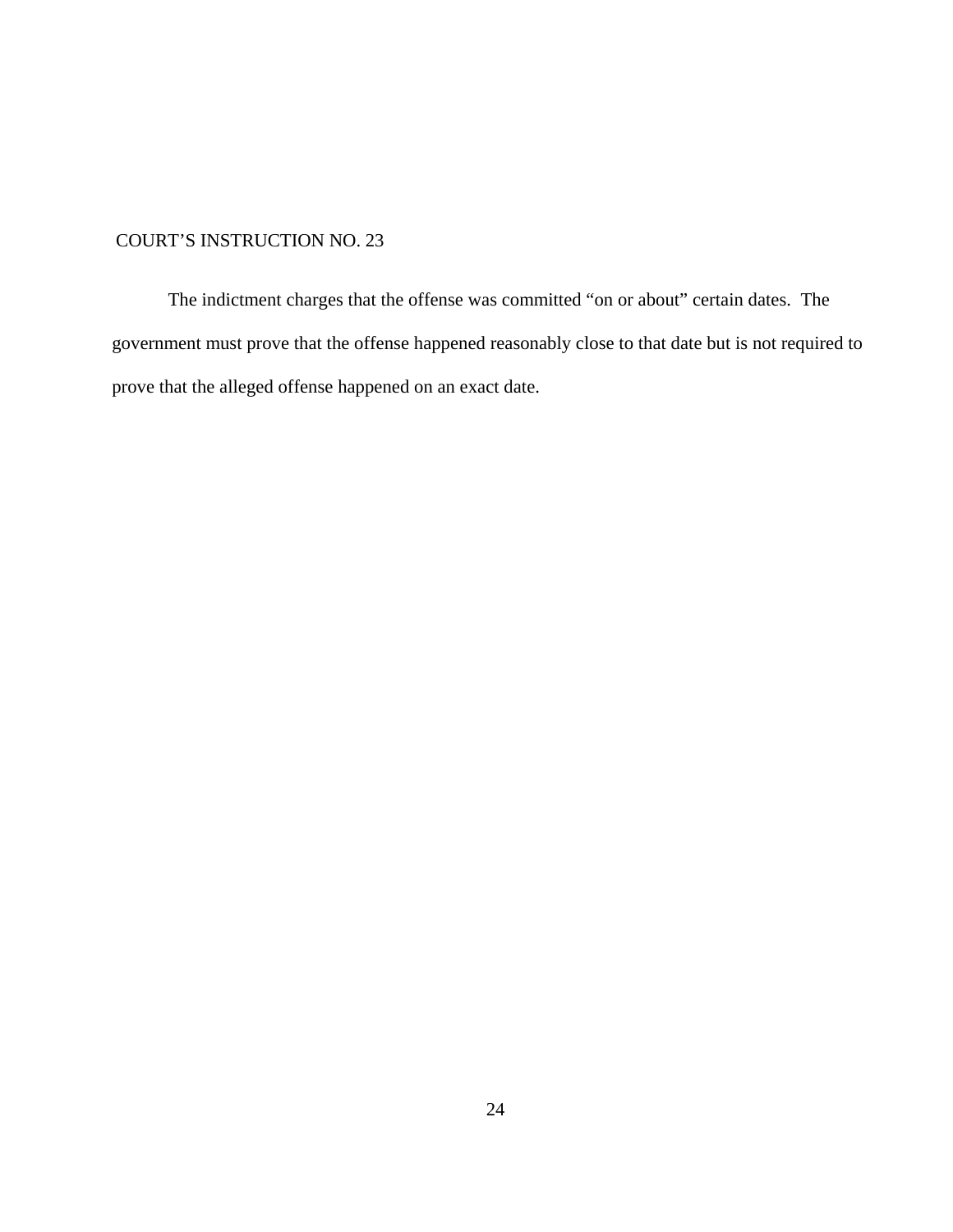Upon retiring to the jury room, select one of your number as your foreperson. The foreperson will preside over your deliberations and will be your representative here in court.

Forms of verdict have been prepared for you.

Take these forms to the jury room, and when you have reached unanimous agreement on the verdict, your foreperson will fill in and date the appropriate form, and each of you will sign it.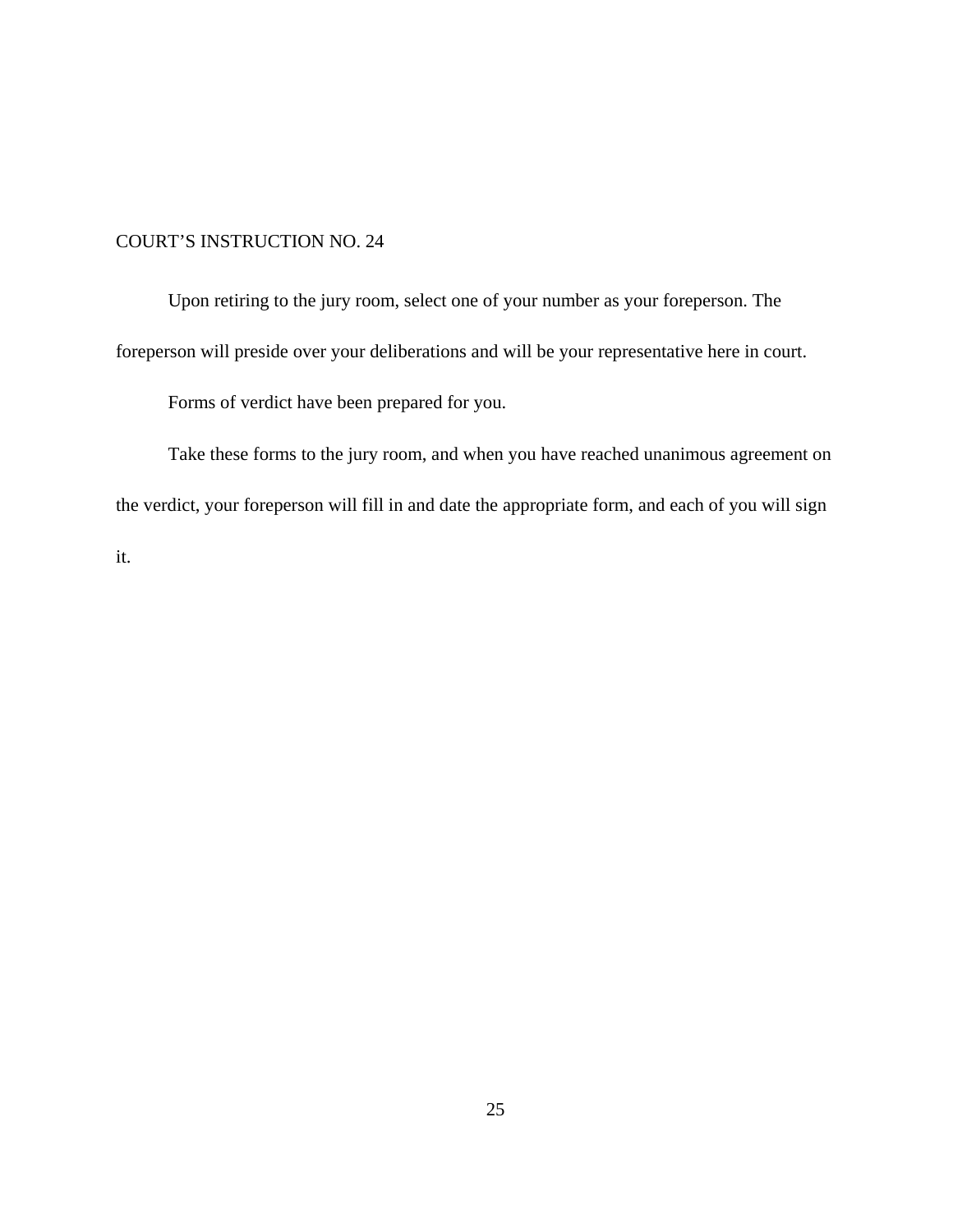I do not anticipate that you will need to communicate with me. If you do, however, the only proper way is in writing, signed by the foreperson, or if he or she is unwilling to do so, by some other juror, and given to the marshal.